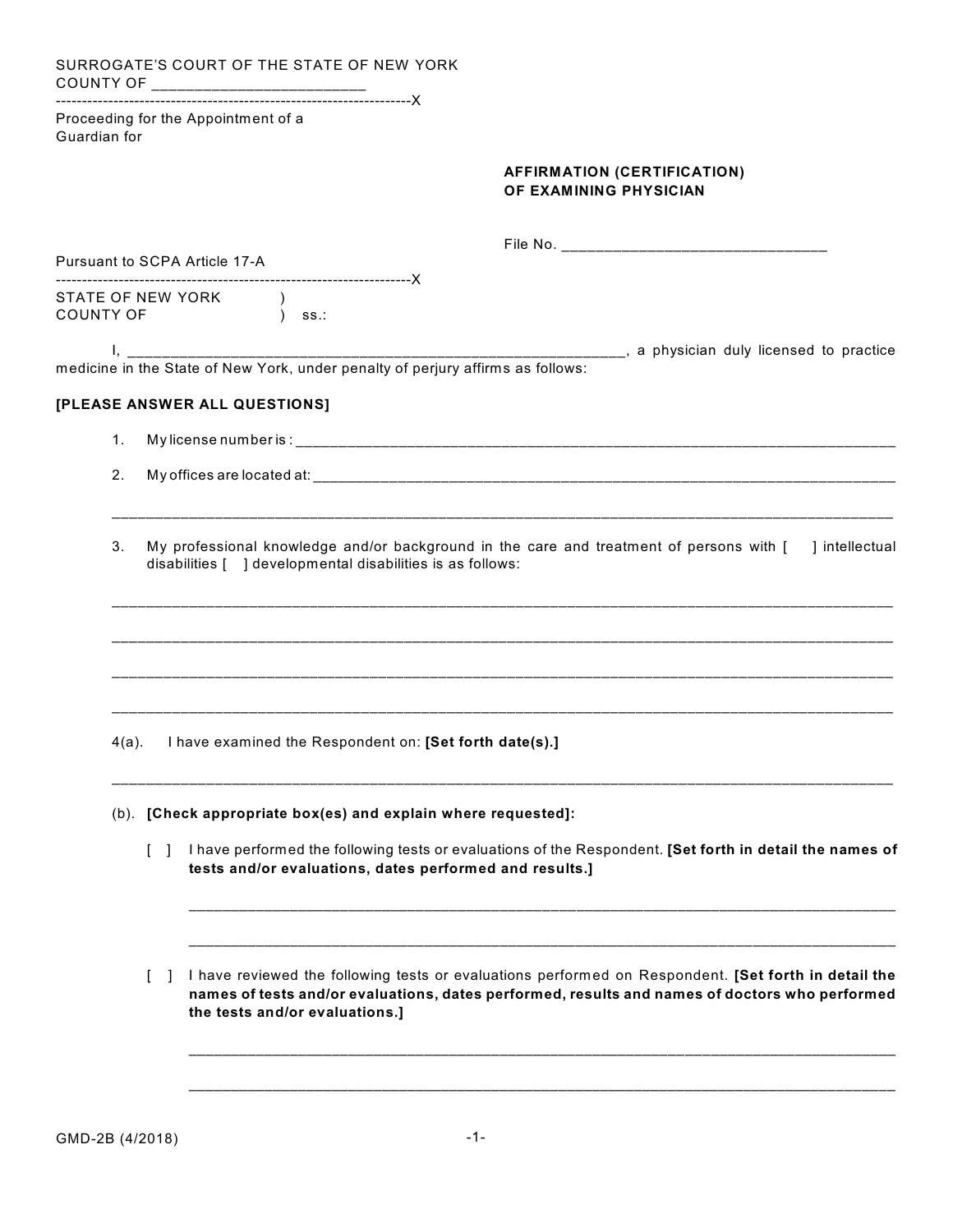5. The mental and physical condition of the Respondent is as follows: **[Describe in detail.]**

\_\_\_\_\_\_\_\_\_\_\_\_\_\_\_\_\_\_\_\_\_\_\_\_\_\_\_\_\_\_\_\_\_\_\_\_\_\_\_\_\_\_\_\_\_\_\_\_\_\_\_\_\_\_\_\_\_\_\_\_\_\_\_\_\_\_\_\_\_\_\_\_\_\_\_\_\_\_\_\_\_\_\_\_\_\_\_\_\_\_\_

|                                |                                   | 6. [Check appropriate box(es)]:                                                                                                                                                                                                                                                                                                                                                                                                                                                                                                                                                            |  |  |
|--------------------------------|-----------------------------------|--------------------------------------------------------------------------------------------------------------------------------------------------------------------------------------------------------------------------------------------------------------------------------------------------------------------------------------------------------------------------------------------------------------------------------------------------------------------------------------------------------------------------------------------------------------------------------------------|--|--|
| <b>INTELLECTUALLY DISABLED</b> |                                   |                                                                                                                                                                                                                                                                                                                                                                                                                                                                                                                                                                                            |  |  |
|                                | $\Box$                            | Based upon the foregoing, it is my conclusion the Respondent is an intellectually disabled person and<br>in my opinion incapable of managing himself/herself and/or his/her affairs by reason of intellectual<br>disability. The nature and degree of the intellectual disability is as follows:                                                                                                                                                                                                                                                                                           |  |  |
|                                |                                   |                                                                                                                                                                                                                                                                                                                                                                                                                                                                                                                                                                                            |  |  |
|                                |                                   | DEVELOPMENTALLY DISABLED                                                                                                                                                                                                                                                                                                                                                                                                                                                                                                                                                                   |  |  |
|                                | $\begin{bmatrix} 1 \end{bmatrix}$ | Based upon the foregoing, it is my conclusion that the Respondent is developmentally disabled and in<br>my opinion he/she has an impaired ability to understand and appreciate the nature and consequences<br>of decisions, which results in Respondent being incapable of managing himself/herself and/or his/her<br>affairs by reason of developmental disability, and whose disability is attributable to:<br>[ ] (a) Cerebral palsy, which originated before the Respondent attained the age of twenty-two.<br>[Describe, in detail, the nature, degree and origin of the disability.] |  |  |
|                                |                                   | ] (b) Epilepsy, which originated before the Respondent attained the age of twenty-two.<br>[Describe, in detail, the nature, degree and origin of the disability.]                                                                                                                                                                                                                                                                                                                                                                                                                          |  |  |
|                                |                                   | ] (c) Neurological impairment, which originated before the Respondent attained the age of<br>twenty-two.<br>[Describe, in detail, the nature, degree and origin of the disability.]                                                                                                                                                                                                                                                                                                                                                                                                        |  |  |
|                                |                                   | $-2-$                                                                                                                                                                                                                                                                                                                                                                                                                                                                                                                                                                                      |  |  |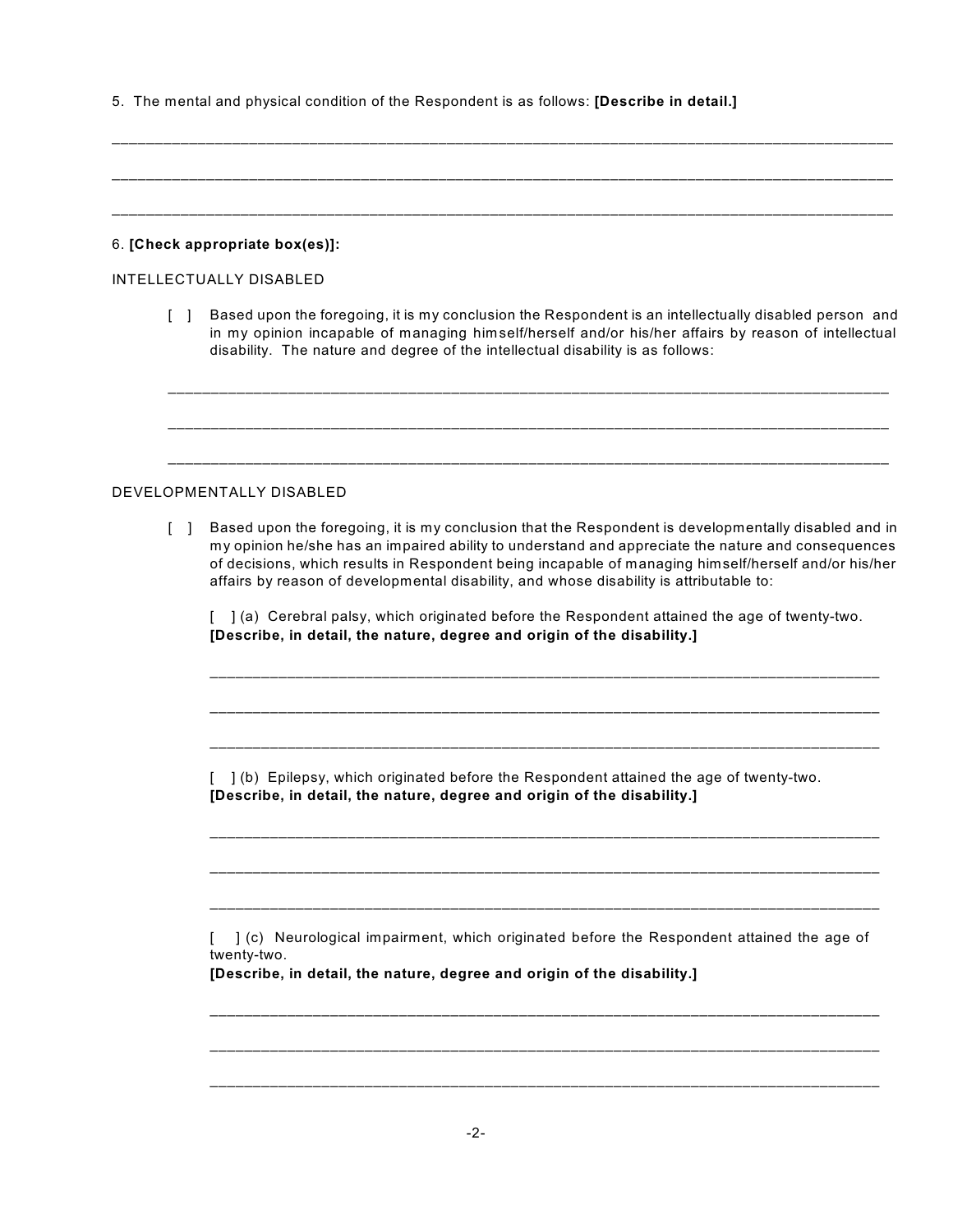| [ ] (e) Traumatic head injury.<br>[Describe, in detail, the nature, degree and origin of the disability.]                                                                                                                                                                                                                                                                                                          |
|--------------------------------------------------------------------------------------------------------------------------------------------------------------------------------------------------------------------------------------------------------------------------------------------------------------------------------------------------------------------------------------------------------------------|
| [ ] (f) A condition, which originated before the Respondent attained the age of twenty-two, found to<br>be closely related to an intellectual disability, because such condition results in similar impairment of<br>general intellectual functioning or adaptive behavior to that of intellectually disabled persons.<br>[Describe in detail the condition, and the nature, degree and origin of the disability.] |
| ] (g) Dyslexia resulting from a disability described in subdivision (a) through (f) or an intellectual<br>disability which condition originated before the Respondent attained the age of twenty-two.<br>[Describe in detail the nature, degree and origin of the developmental disability or intellectual<br>disability.]                                                                                         |
|                                                                                                                                                                                                                                                                                                                                                                                                                    |

## 8. **[Check appropriate box]:**

7. **[Check appropriate box]:**

- [ ] There are no circumstances warranting Respondent's nonappearance at the hearing required by the court.
- [ ] Respondent's presence at the hearing should be dispensed with because he/she is medically incapable of being present to the extent that attendance is likely to result in physical harm to the Respondent. **[Explain in detail.]**

\_\_\_\_\_\_\_\_\_\_\_\_\_\_\_\_\_\_\_\_\_\_\_\_\_\_\_\_\_\_\_\_\_\_\_\_\_\_\_\_\_\_\_\_\_\_\_\_\_\_\_\_\_\_\_\_\_\_\_\_\_\_\_\_\_\_\_\_\_\_\_\_\_\_\_\_\_\_\_\_\_\_\_\_

\_\_\_\_\_\_\_\_\_\_\_\_\_\_\_\_\_\_\_\_\_\_\_\_\_\_\_\_\_\_\_\_\_\_\_\_\_\_\_\_\_\_\_\_\_\_\_\_\_\_\_\_\_\_\_\_\_\_\_\_\_\_\_\_\_\_\_\_\_\_\_\_\_\_\_\_\_\_\_\_\_\_\_\_

\_\_\_\_\_\_\_\_\_\_\_\_\_\_\_\_\_\_\_\_\_\_\_\_\_\_\_\_\_\_\_\_\_\_\_\_\_\_\_\_\_\_\_\_\_\_\_\_\_\_\_\_\_\_\_\_\_\_\_\_\_\_\_\_\_\_\_\_\_\_\_\_\_\_\_\_\_\_\_\_\_\_\_\_

-3-